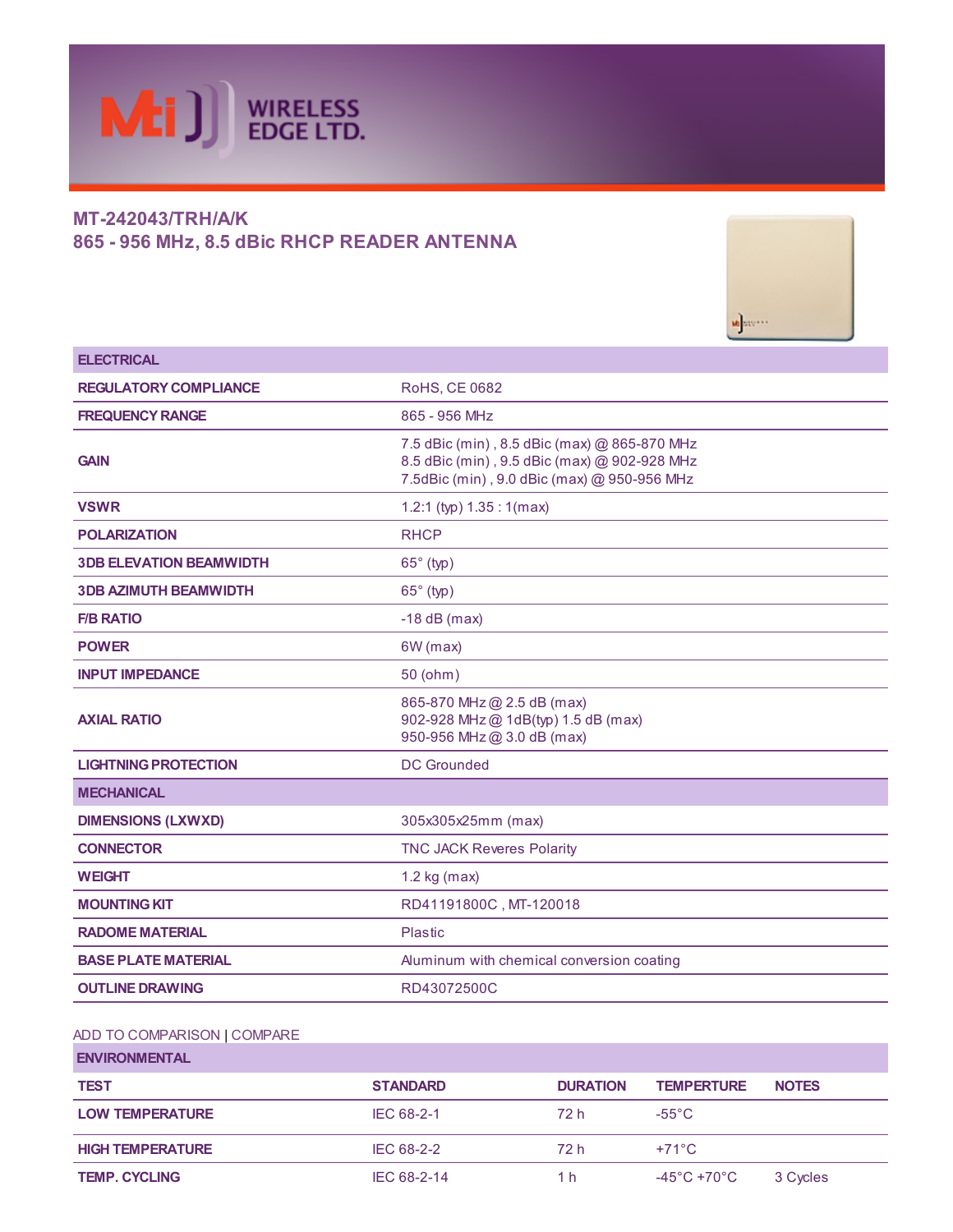| <b>VIBRATION</b>                                                         | IEC 60721-3-4        | 30 min/axis | Random4M5            |
|--------------------------------------------------------------------------|----------------------|-------------|----------------------|
| <b>SHOCK MECHANICAL</b>                                                  | IEC 60721-3-4        |             | 4M <sub>5</sub>      |
| <b>HUMIDITY</b>                                                          | ETSI EN300-2-4 T4.1E | 144 h       | 95%                  |
| <b>WATER TIGHTNESS</b>                                                   | <b>IEC 529</b>       |             | IP <sub>67</sub>     |
| <b>SOLAR RADIATION</b>                                                   | ASTM G53             | 1000h       |                      |
| <b>FLAMMABILITY</b>                                                      | <b>UL 94</b>         |             | <b>Class HB</b>      |
| <b>SALT SPRAY</b>                                                        | IEC 68-2-11 Ka       | 168h        |                      |
| <b>ICE AND SNOW</b>                                                      |                      |             | 25mm Radial          |
| <b>WIND SPEED SURVIVAL OPERATION</b>                                     |                      |             | 220 Km/h<br>160 Km/h |
| <b>WIND LOAD (SURVIVAL)</b><br><b>FRONT THRUST</b><br><b>SIDE THRUST</b> |                      |             | 26.8 kg<br>2.2 kg    |

#### AZIMUTH RADIATION PATTERN MIDBAND FREQ. 0.902 GHZ



### ELEVATION RADIATION PATTERN MIDBAND FREQ. 0.902 GHZ